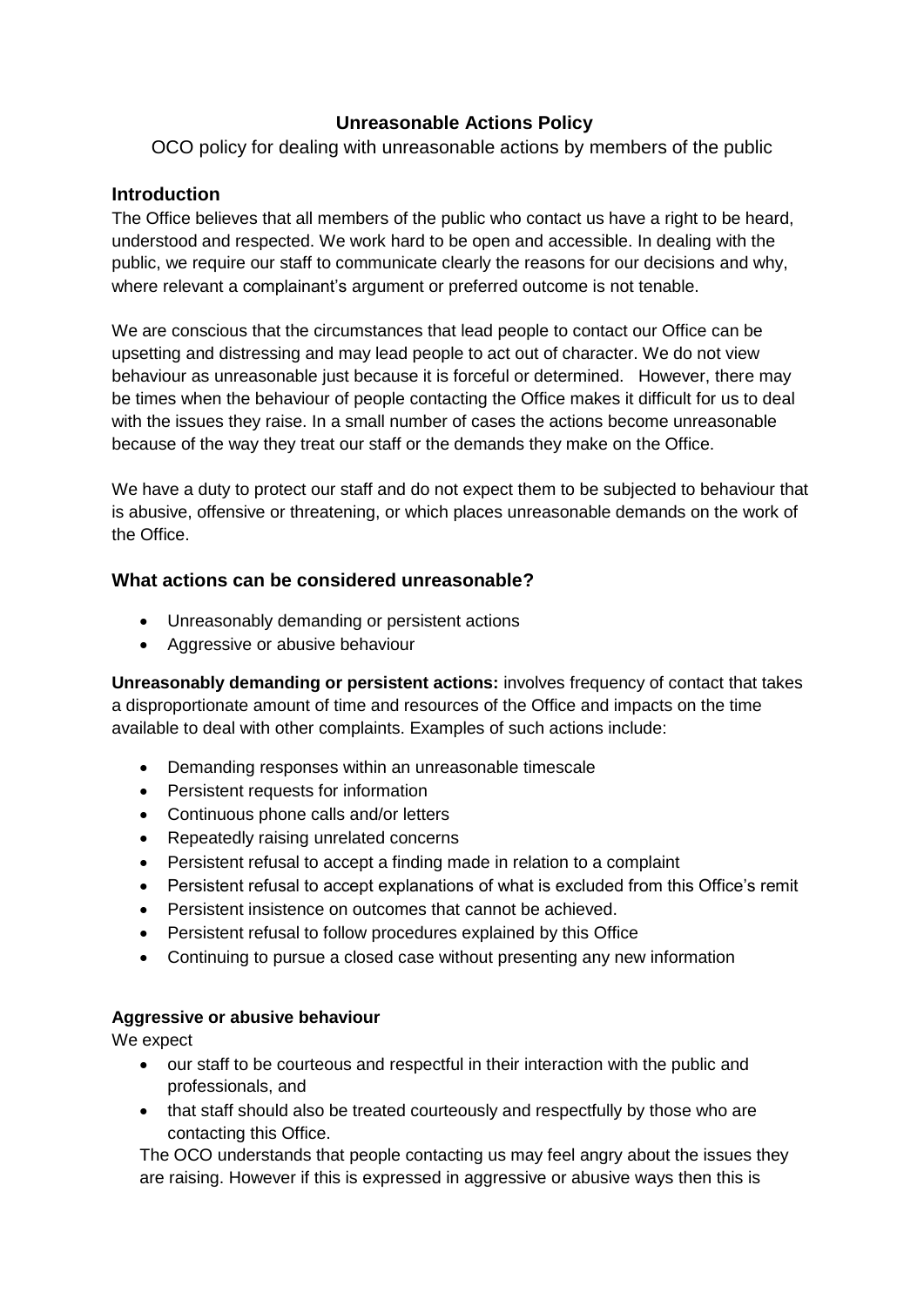unacceptable. Any violence, abuse or threatening behaviour towards staff will not be accepted.

Aggressive or abusive behaviour includes behaviour or language (verbal or written) that may cause staff to feel intimidated, threatened or harmed. It includes threatening comments or actions, physical abuse or assault, derogatory or offensive comments and rudeness.

## **How we will manage unreasonable demanding or persistent behaviour**

If we think a person's behaviour is unreasonable we will write to them and explain why we find their behaviour unacceptable. We will also explain that if the behaviour continues we will need to consider taking other steps. Other actions that we may consider include;

- Restricting telephone calls to particular times and limiting the time for the calls
- We may require contact to take place with a named staff member only
- Requesting contact in a particular format, for example letters only
- Where a complaint is concluded and the person has been advised of the decision and our reasons for this, on-going correspondence may be acknowledged but there will be no further engagement by this Office
- Ceasing all contact where the person continues with unreasonable actions (this decision can only be taken with the agreement of the Ombudsman or Director).
- Taking other action which the Ombudsman or Director considers appropriate

# **How we will manage aggressive or abusive behaviour**

We will not accept behaviour or correspondence that is abusive or threatening to staff. Physical violence, threats, verbal abuse or harassment will not be tolerated and is likely to lead to a termination of all contact with the person. Incidents may be reported to An Garda Siochána. This will always be the case if physical violence is used or threatened.

We will not accept correspondence that is abusive or threatening to staff. We will not respond to any correspondence containing such language.

We will tell the person if we think their language during telephone calls is rude and offensive and ask them to stop using such language. Staff have the right to terminate the telephone call if the behaviour continues and we may also record such calls. We will inform a caller if we are going to take this action.

## **The process we follow to make decisions about unreasonable behaviour**

All actions by a person that are considered to be intimidating, threatening, abusive or unreasonably demanding or persistent will be notified to a senior manager. Any member of staff who directly experiences aggressive or abusive behaviour has the authority to deal immediately with the behaviour in a manner they consider appropriate and in line with this policy.

With the exception of such immediate decisions taken at the time of the incident, decisions to restrict or limit contact with the Office are taken after careful consideration of the situation by a senior member of staff. Wherever possible we will give the person an opportunity to change their behaviour before such a decision is taken.